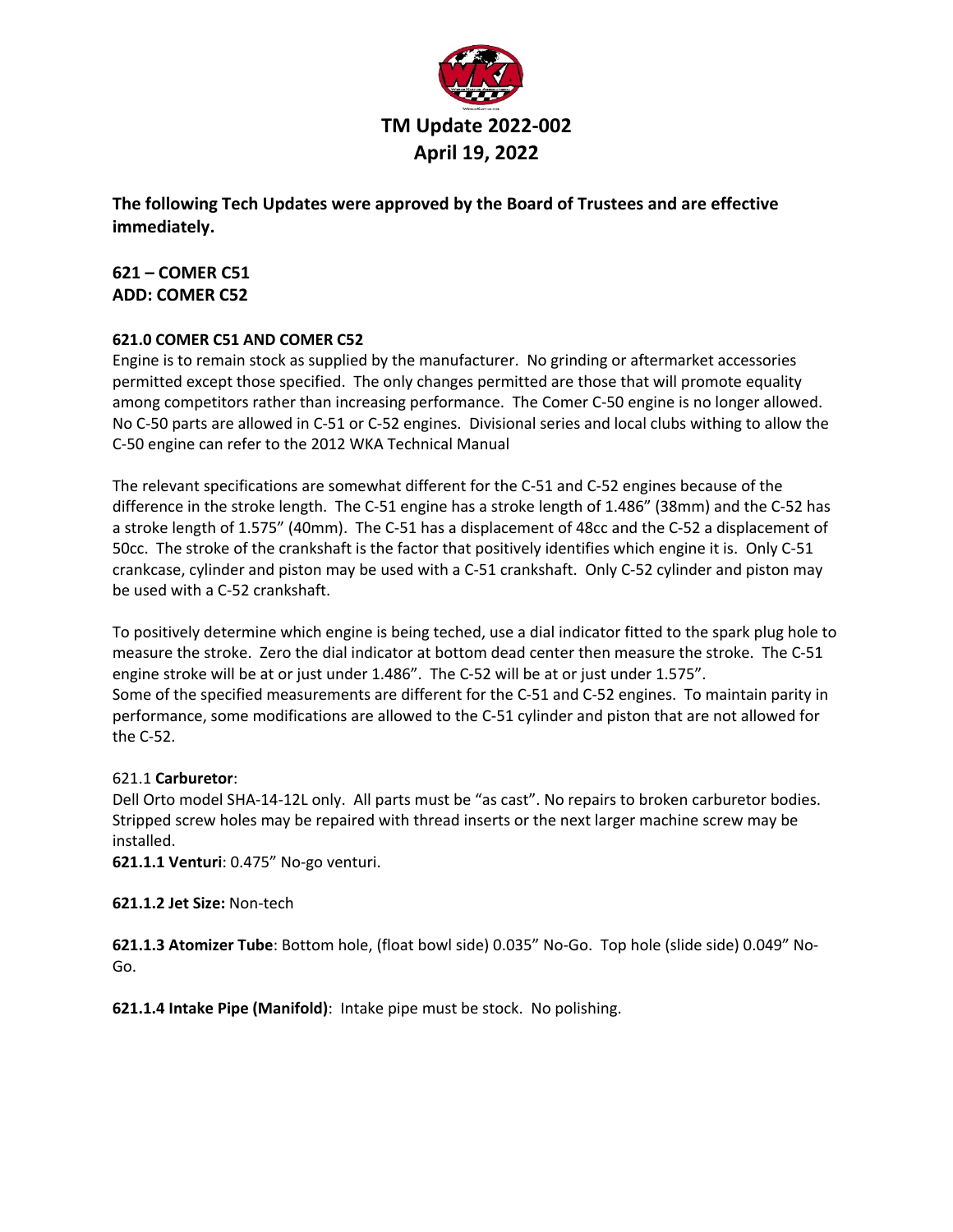**621.2 Air Filter**: An aftermarket fabric and wire mesh type filter may be used to replace the factory air filter. Flange inside diameter 57mm. Filter base diameter 89mm. Filter length 102mm. Flange length 16mm. Flange style centered. Filter must remain unmodified.

**621.3 Combustion Chamber**: OEM shape. Volume to be checked using a LAD cc measuring plug, the .310 washer, glass burette and Marvel Mystery oil. Combustion chamber to remain as manufactured. All threads are to be intact. If a thread insert is used it must be full length. Any attempt to bypass the intent of this rule is illegal.

C-51 minimum combustion chamber volume is 7.4 cc

C-52 minimum combustion chamber volume is 7.7 cc

(Please note that this will give both engines a 6.49:1 compression ratio.)

**621.4 Cylinde**r: With only the exception listed below, the cylinder liner and aluminum cylinder must remain "as cast".

C-51 engines only; the top of the exhaust port may be ground to obtain the minimum allowable exhaust port height. Only the top edge of the port may be ground, and the top edge must be straight across and shaped identical to the original cast port. The port may not be widened.

**621.5 Port height check**: Install dial indicator onto cylinder head and zero at Top Dead Center. Insert 3mm rod, no longer than 3" long approximately .25" (6mm) into appropriate port. Rotate crankshaft until piston makes gentle contact with the rod. Release the 3mm rod. It is to remain supported. Read dial indicator.

C-51; Exhaust 1.204" minimum (112 degrees ATDC with 3mm rod), Intake 0.417" maximum (17 degrees ATDC with 3mm rod)

C-52; Exhaust 1.206" minimum (114 degrees ATDC with 3mm rod), intake 0.435" maximum (17 degrees ATDC with 3mm rod)

**621.6 Cylinder base gasket**: A gasket must be in place. There is no minimum thickness and multiple gaskets may be used to adjust tolerances.

**621.7 Piston**: Must be OEM and stock appearing. A C-51 piston must be used in C-51 engines and a C-52 piston must be used in C-52 engines.

C-51 engines only; the intake side of the piston skirt may be ground or filed to achieve the maximum allowable intake timing. No other alterations are permissible.

C-52 engines only: The minimum length from the bottom of the lower ring land to the bottom of the piston is 1.155".

**621.8 Rings**: Maximum ring gap is 0.040". Rings cannot fall through cylinder. Both rings must be installed.

## **621.9 Crank pin and wrist pin**: OEM

**621.10 Main bearings:** Brand is non tech. Must be same size as OEM. Self-aligning and nylon cage bearings are permitted.

**621.11 Seals**: Must be installed as OEM. Brand is non-tech.